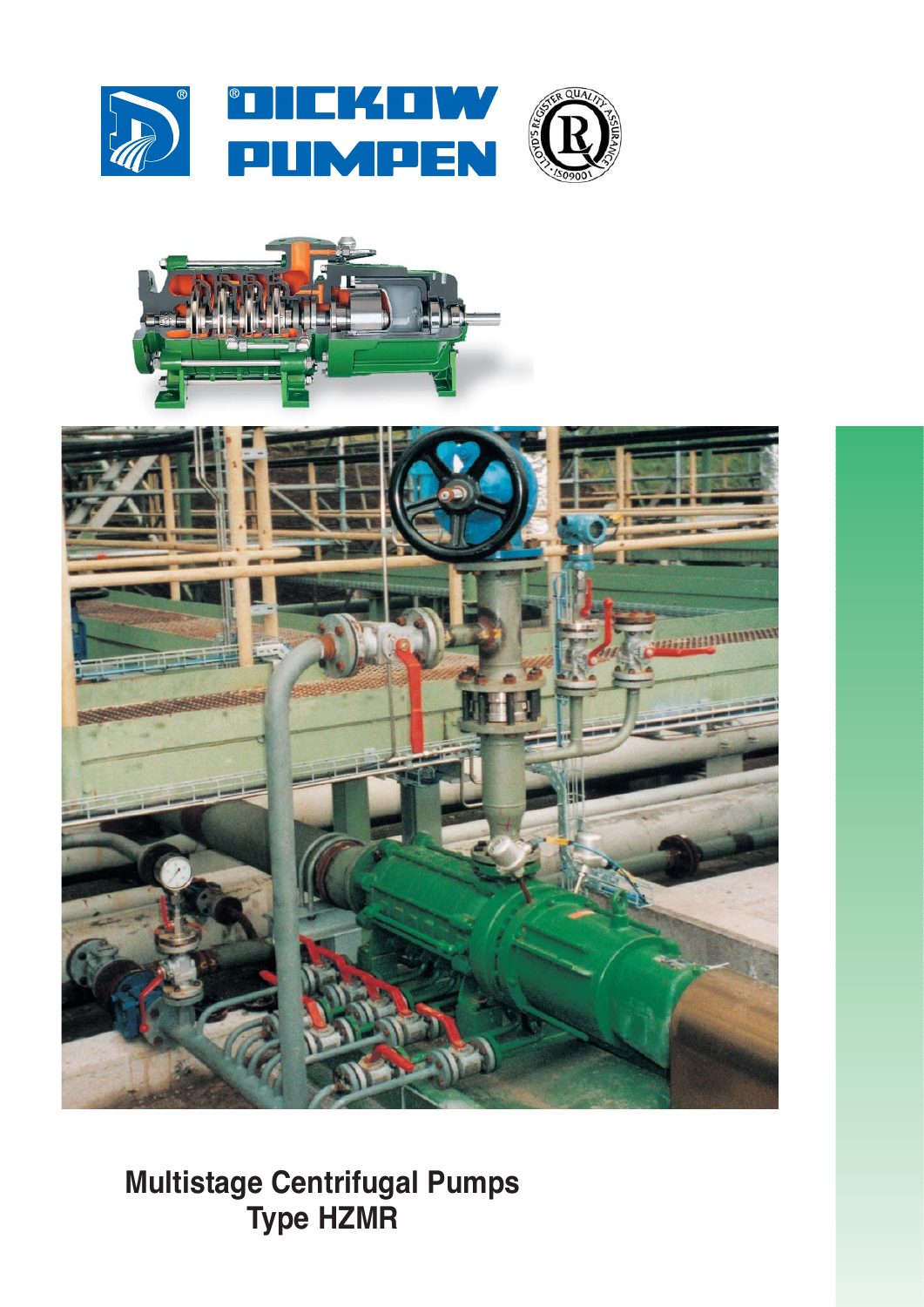# **General**

DICKOW-pumps of series HZMR are sealless multistage horizontal centrifugal pumps, driven by a synchronous permanent magnetic coupling. The containment shell is sealed by a confined gasket and separates the pumped liquid from the atmosphere. There are no leakage endangered dynamical shaft sealings available.

Due to the fact that 90% of pump failures are caused by leaking shaft seals, the sealless design increases the availability and reduces maintenance costs.

## **Field of application**

HZMR-pumps are used in services where no seal leakage can be tolerated, when handling toxic, explosive and pollutive liquids and when the required differential heads are above the application range of single stage volute casing pumps.

The HZMR-pumps operate almost maintenance free, the service life is far longer than that of pumps with conventional mechanical seals.

The performance range covers capacities up to 200 m3 /h (880 USgpm) and differential heads up to 350 mLC (1148 ft). The maximum operating temperature is approx. 200°C (392°F), allowable operating pressure is 40 bar.

## **DESIGN FEATURES**

## **Magnet Coupling / Containment Shell**

The single elements of the multipolar magnetic coupling are manufactured of a permanent magnet material "Cobalt Samarium – Rare Earth" with unlimited lifetime. The magnets in the internal rotor are completely encapsulated, no contact with liquid occurs.

Energy is transmitted to the hermetically sealed liquid end by a bank of external magnets passing motive force through the containment shell to a bank of internal magnets.

Outer and inner magnet, locked together by the magnetic field lines, are working as a synchronous coupling and transmit the required power to the pump shaft.

The rated power of the magnetic coupling is determined such that no overload will occur through the whole performance range. Nominal coupling power and moments of inertia of the rotating components including driver are designed for direct-on-line start.

For reducing the eddy currents and improving the efficiency, a containment shell of "Sandwich design" is available.

The inner pressurized shell consists of several centered rings. These rings are insulated from each other by confined gaskets and prevent occuring eddy currents.



This "low-loss" containment shell is recommended especially for driving power

>75 kW at speeds of 2900 and 3500 rpm.

## **Sleeve bearing**

The pump shaft is held in sleeve bearings. Bearing material is pure alphagrade Silicon Carbide. Pure SiC is suitable for general purposes, respectively for all kinds of liquids. An additional diamond layer also tolerates shortterm dry running. The SiC-parts are shrink-fitted or elastically beared and thus, protected against strike and thermal stress. Design temperature is 250°C (482°F).

## **Internal cooling flow**

When the pump is in operation, eddy currents are developed inside the metallic containment shells and converted into heat in the magnet area.

In order to avoid inadmissible temperature rise of the pumped fluid, this heat is dissipated through an internal cooling flow.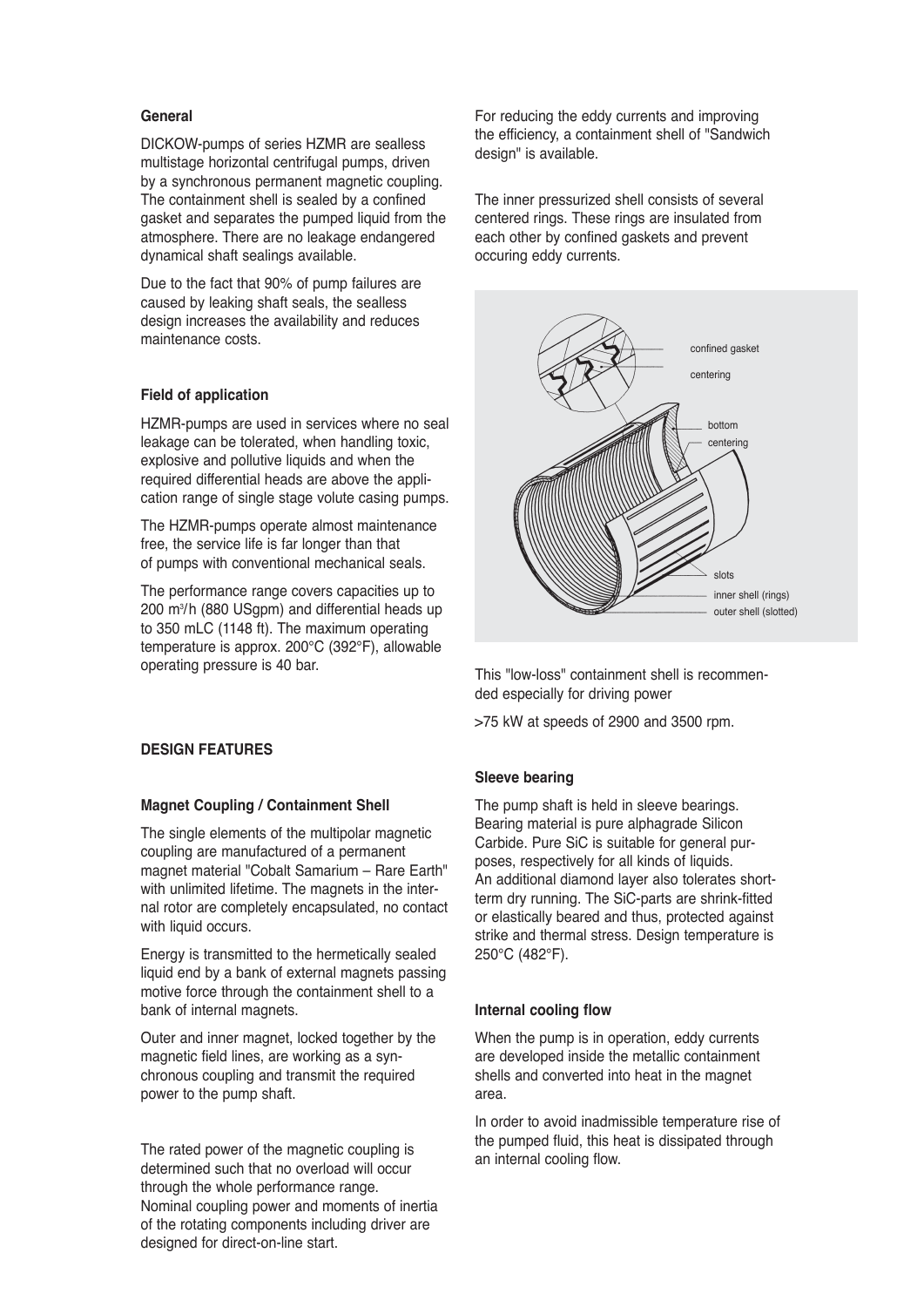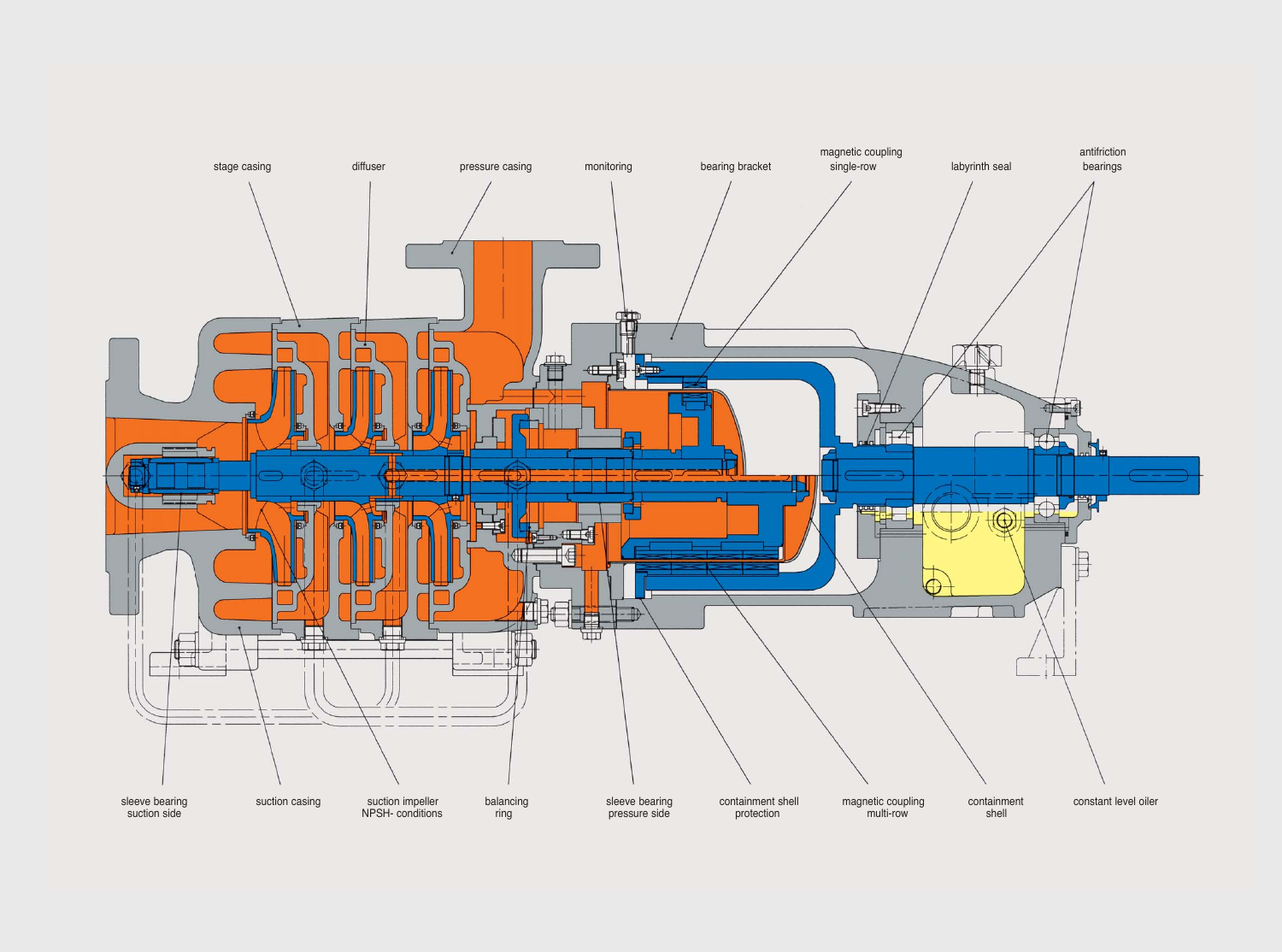#### **Suction- and Discharge casing**

Suction and discharge casings are provided with sturdy cast feet for mounting on baseplates. HZMR-pumps have end suction and top discharge flanges.

## **Impellers, NPSH-values**

When operating hermetically sealed pumps, cavitation must be avoided by all means. This applies especially for handling hydrocarbons, condensates and other low boiling liquids.

For lowest NPSH-values, the impeller of the first stage is designed as a suction impeller with enlarged impeller eye.

## **Balanced thrust loads**

The thrust loads of the closed impellers are balanced by throttle gap and relief holes. The balancing of residual loads is effected by the balancing disk on pressure side.

The front side of the balancing disk is pressurized by the pump pressure  $p_1$ . The rear disk side is



connected with the pressure side of the first pump stage via an external auxiliary pipe. According to the rotor position and the adjusting gap S, a counter force is created by the differential pressure between front and rear side of the balancing disk. This counter force acts against the residual load towards the containment shell such that no thrust loads occur. No thrust bearings are required. The start-up rings keep the pump shaft in position during start-up and shut-off.

# **Antifriction bearings**

The drive shaft is carried in generously dimensioned oil-lubricated antifriction bearings. The bearings are rated for 25000 operating hours. The oil bath is protected against the atmosphere by a contactless labyrinth seal.

Oil level is controlled by constant level oiler. The oil chamber is sealed from the magnet chamber also by labyrinth seal.

The clearances between outer magnets and bearing bracket respectively containment shell are rated such that containment shell rupture in case of ball bearing failure is prevented.



Additional monitoring devices can be provided.



## **Secondary containment**

If desired, a mechanical stand-by seal can be supplied in lieu of the inboard labyrinth seal. This mechanical seal separates the magnet area from the oil bath respectively from the atmosphere and forms, together with the closed bearing brakket lantern, a secondary containment behind the containment shell.